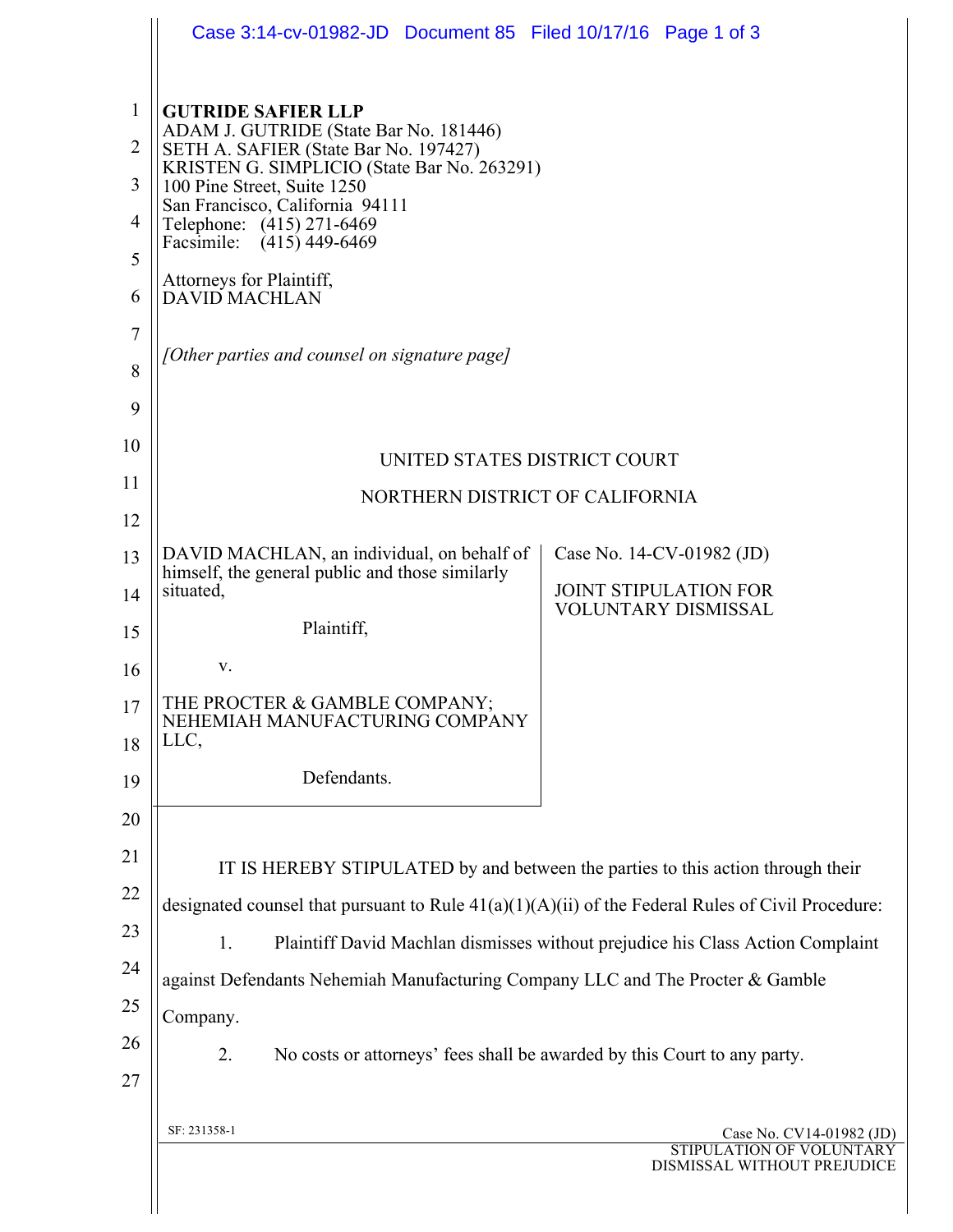|                                                       | Case 3:14-cv-01982-JD  Document 85  Filed 10/17/16  Page 2 of 3 |                |                                                                  |                                                                                                       |
|-------------------------------------------------------|-----------------------------------------------------------------|----------------|------------------------------------------------------------------|-------------------------------------------------------------------------------------------------------|
| $\mathbf{1}$<br>$\overline{2}$<br>3<br>$\overline{4}$ | DATED: October 17, 2016                                         | Seth A. Safier | /s/ Adam Gutride<br>Kristen Simplicio<br>Attorneys for Plaintiff |                                                                                                       |
| 5                                                     |                                                                 |                |                                                                  |                                                                                                       |
| 6<br>$\overline{7}$                                   | DATED: October 17, 2016                                         |                |                                                                  | DUDNICK DETWILER RIVIN & STIKKER LLP                                                                  |
| 8                                                     |                                                                 |                |                                                                  |                                                                                                       |
| 9                                                     |                                                                 |                |                                                                  | /s/ William C. Wilka<br>William C. Wilka, Jr., Esq.<br>Attorneys for Defendant Nehemiah Manufacturing |
| 10                                                    |                                                                 |                | Company LLC                                                      |                                                                                                       |
| 11                                                    | DATED: October 17, 2016                                         |                | COVINGTON & BURLING, LLP                                         |                                                                                                       |
| 12                                                    |                                                                 |                |                                                                  |                                                                                                       |
| 13                                                    |                                                                 |                | /s/ Cortlin H. Lannin<br>Emily Johnson Henn<br>Cortlin H. Lannin |                                                                                                       |
| 14                                                    |                                                                 |                |                                                                  | Attorneys for The Procter & Gamble Company                                                            |
| 15                                                    |                                                                 |                |                                                                  |                                                                                                       |
| 16                                                    |                                                                 |                |                                                                  |                                                                                                       |
| 17                                                    |                                                                 |                |                                                                  |                                                                                                       |
| 18                                                    |                                                                 |                |                                                                  |                                                                                                       |
| 19                                                    |                                                                 |                |                                                                  |                                                                                                       |
| 20                                                    |                                                                 |                |                                                                  |                                                                                                       |
| 21                                                    |                                                                 |                |                                                                  |                                                                                                       |
| 22                                                    |                                                                 |                |                                                                  |                                                                                                       |
| 23<br>24                                              |                                                                 |                |                                                                  |                                                                                                       |
| 25                                                    |                                                                 |                |                                                                  |                                                                                                       |
| 26                                                    |                                                                 |                |                                                                  |                                                                                                       |
| 27                                                    |                                                                 |                |                                                                  |                                                                                                       |
|                                                       |                                                                 |                |                                                                  |                                                                                                       |
|                                                       |                                                                 |                |                                                                  | Case No. CV14-01982 (JD)<br>STIPULATION OF VOLUNTARY                                                  |
|                                                       |                                                                 |                |                                                                  | DISMISSAL WITHOUT PREJUDICE                                                                           |
|                                                       |                                                                 |                |                                                                  |                                                                                                       |